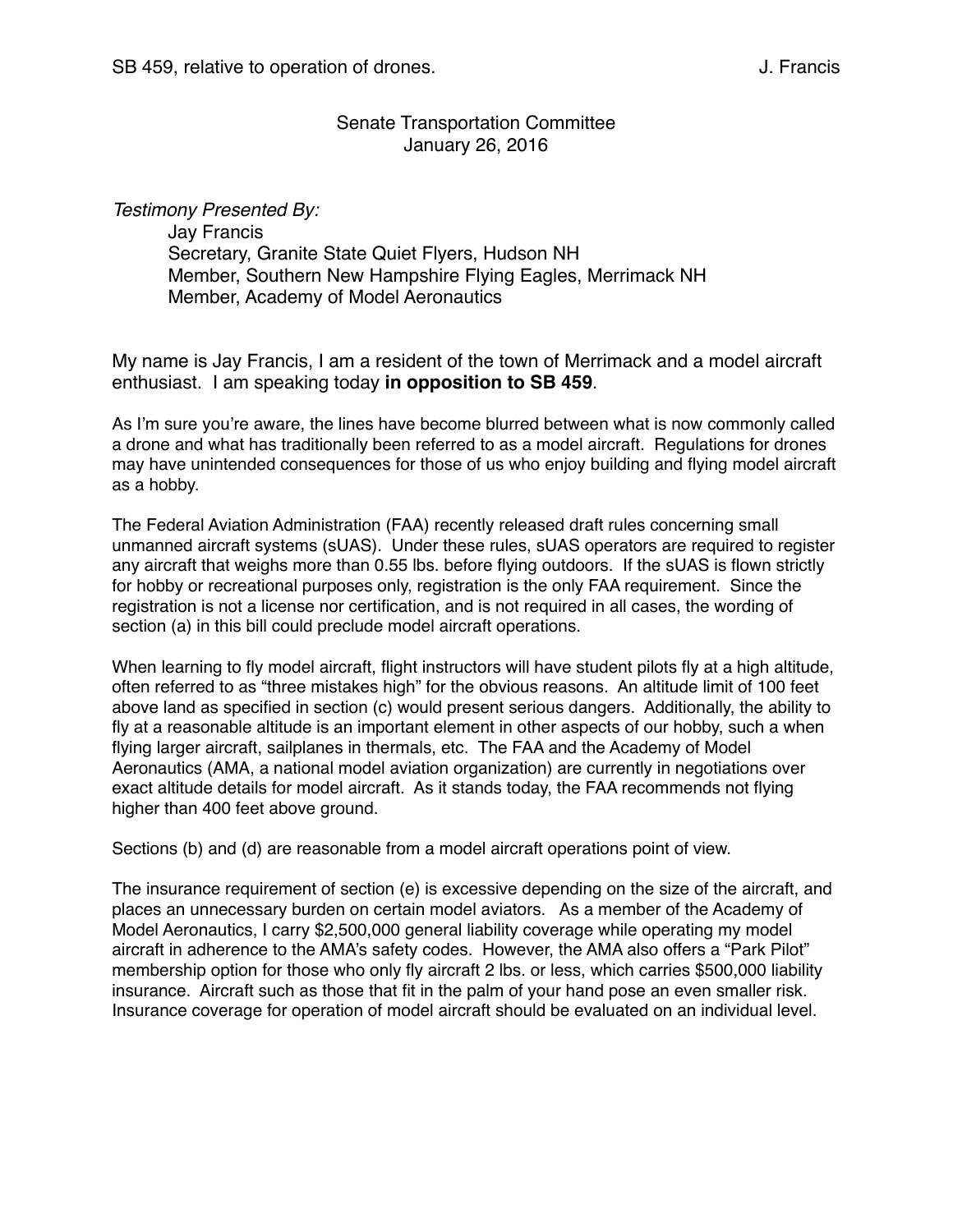To address my concerns, I believe sections (a) and (c) of this bill should be reworded to more closely align with the FAA sUAS draft rules and guidelines. Section (e) should be removed, or amended to eliminate the insurance requirement for model aircraft flown strictly for hobby or recreational purposes only.

Possible suggestions would be as follows, altering sections (a), (c), and (e) :

(a) The operator possesses a valid license, certification, or registration if required by the Federal Aviation Administration.

(c) The drone flies no higher above ground level than specified in the Federal Aviation Administration regulations and guidelines in effect at the time.

(e) If the operator is flying for other than strictly hobby or recreational purposes only, the operator maintains liability insurance to the amount or limit of at least \$1,000,000 on account of injury to or death of any person resulting from the operation of the drone.

If amendments are not made to address this bill's impact on model aviation, I ask that you **vote SB459 inexpedient to legislate.**

Jay Francis 4 Klara Drive Merrimack, NH 03054

email: JayFrancis@aol.com phone: (603) 429-0377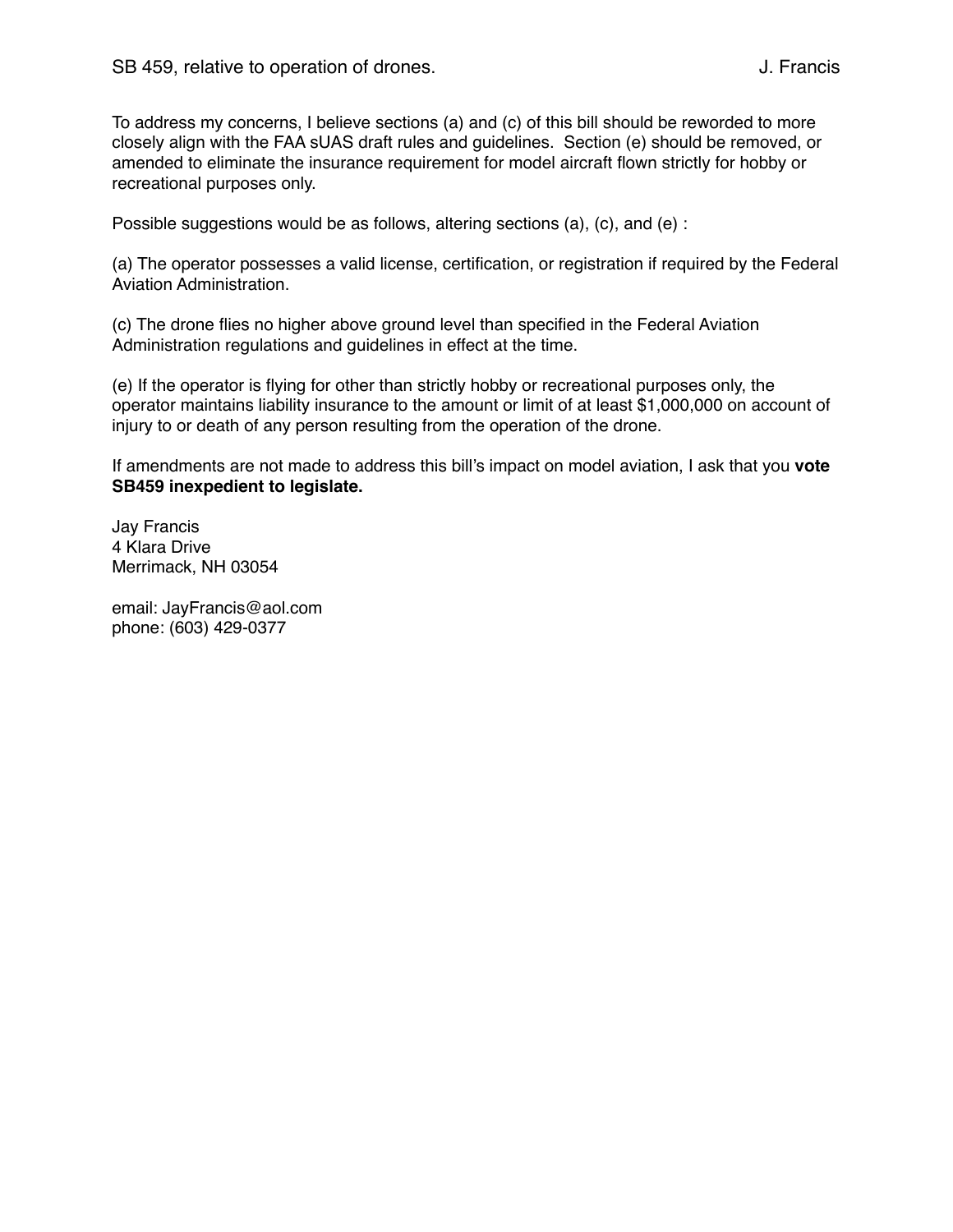## **What is a "Model Aircraft"?**

Section 336 of the FAA Modernization and Reform Act of 2012 (Public Law 112-95) [Reference 1] contains the rules regarding operation of model aircraft and a definition:

## **SEC. 336. SPECIAL RULE FOR MODEL AIRCRAFT.**

- (a) IN GENERAL.—Notwithstanding any other provision of law relating to the incorporation of unmanned aircraft systems into Federal Aviation Administration plans and policies, including this subtitle, the Administrator of the Federal Aviation Administration may not promulgate any rule or regulation regarding a model aircraft, or an aircraft being developed as a model aircraft, if—
	- (1) the aircraft is flown strictly for hobby or recreational use;
	- (2) the aircraft is operated in accordance with a community-based set of safety guidelines and within the programming of a nationwide community-based organization;
	- (3) the aircraft is limited to not more than 55 pounds unless otherwise certified through a design, construction, inspection, flight test, and operational safety program administered by a community-based organization;
	- (4) the aircraft is operated in a manner that does not interfere with and gives way to any manned aircraft; and
	- (5) when flown within 5 miles of an airport, the operator of the aircraft provides the airport operator and the airport air traffic control tower (when an air traffic facility is located at the airport) with prior notice of the operation (model aircraft operators flying from a permanent location within 5 miles of an airport should establish a mutually-agreed upon operating procedure with the airport operator and the airport air traffic control tower (when an air traffic facility is located at the airport)).
- (b) STATUTORY CONSTRUCTION.—Nothing in this section shall be construed to limit the authority of the Administrator to pursue enforcement action against persons operating model aircraft who endanger the safety of the national airspace system.
- (c) MODEL AIRCRAFT DEFINED.—In this section, the term ''model aircraft'' means an unmanned aircraft that is—
	- (1) capable of sustained flight in the atmosphere;
	- (2) flown within visual line of sight of the person operating the aircraft; and
	- (3) flown for hobby or recreational purposes.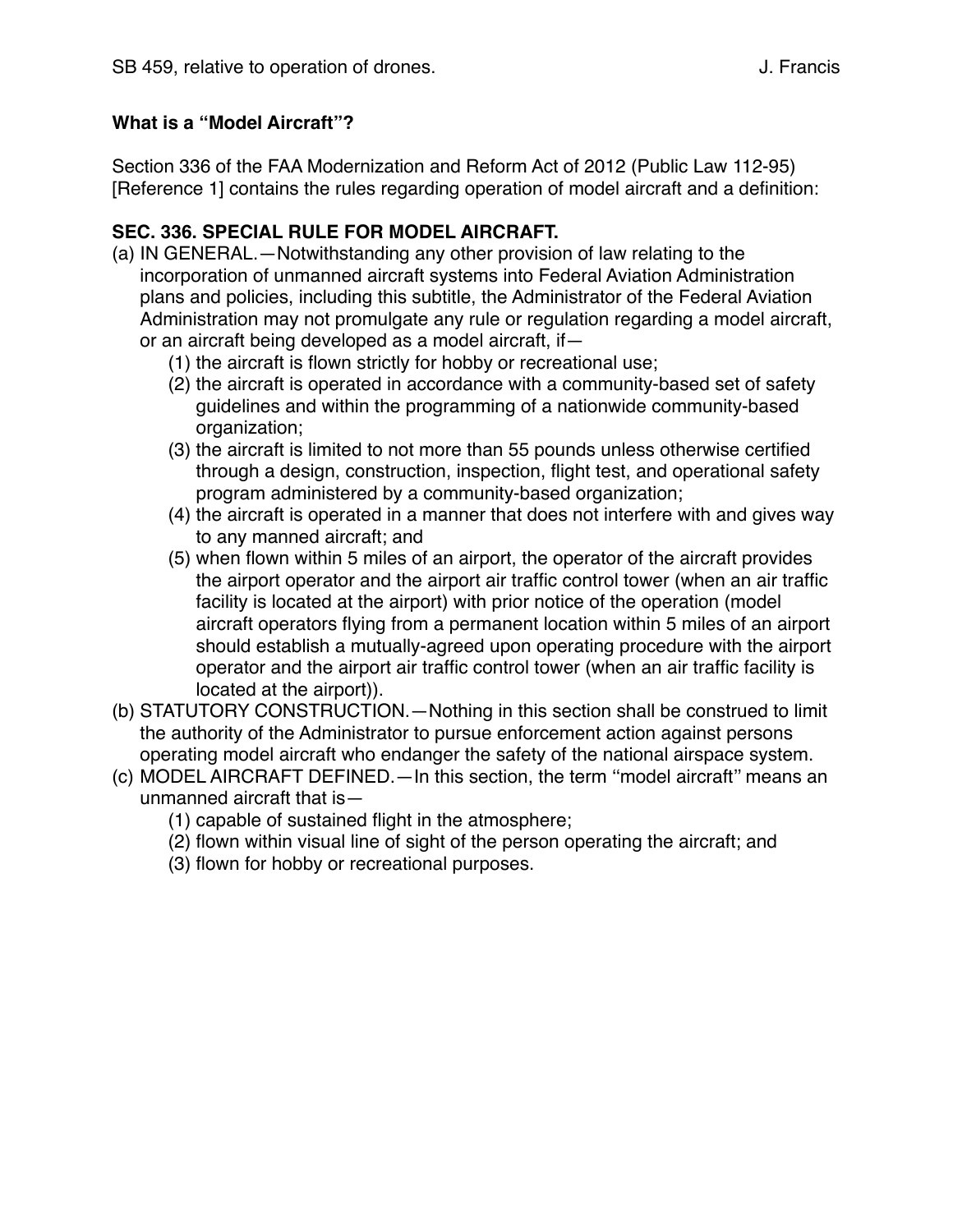### **How does the FAA define "Model Aircraft Operations"?**

[Reference 2] https://www.faa.gov/uas/model\_aircraft/

### **Model Aircraft Operations**

Model aircraft operations are for hobby or recreational purposes only.

The FAA has partnered with several industry associations to promote Know Before You Fly, a campaign to educate the public about using unmanned aircraft safely and responsibly. Individuals flying for hobby or recreation are strongly encouraged to follow safety guidelines, which include:

- Fly below 400 feet and remain clear of surrounding obstacles
- Keep the aircraft within visual line of sight at all times
- Remain well clear of and do not interfere with manned aircraft operations
- Don't fly within 5 miles of an airport unless you contact the airport and control tower before flying
- Don't fly near people or stadiums
- Don't fly an aircraft that weighs more than 55 lbs
- Don't be careless or reckless with your unmanned aircraft you could be fined for endangering people or other aircraft

The statutory parameters of a model aircraft operation are outlined in Section 336 of Public Law 112-95 (the FAA Modernization and Reform Act of 2012) (PDF). Individuals who fly within the scope of these parameters do not require permission to operate their UAS; any flight outside these parameters (including any non-hobby, non-recreational operation) requires FAA authorization. For example, using a UAS to take photos for your personal use is recreational; using the same device to take photographs or videos for compensation or sale to another individual would be considered a non-recreational operation.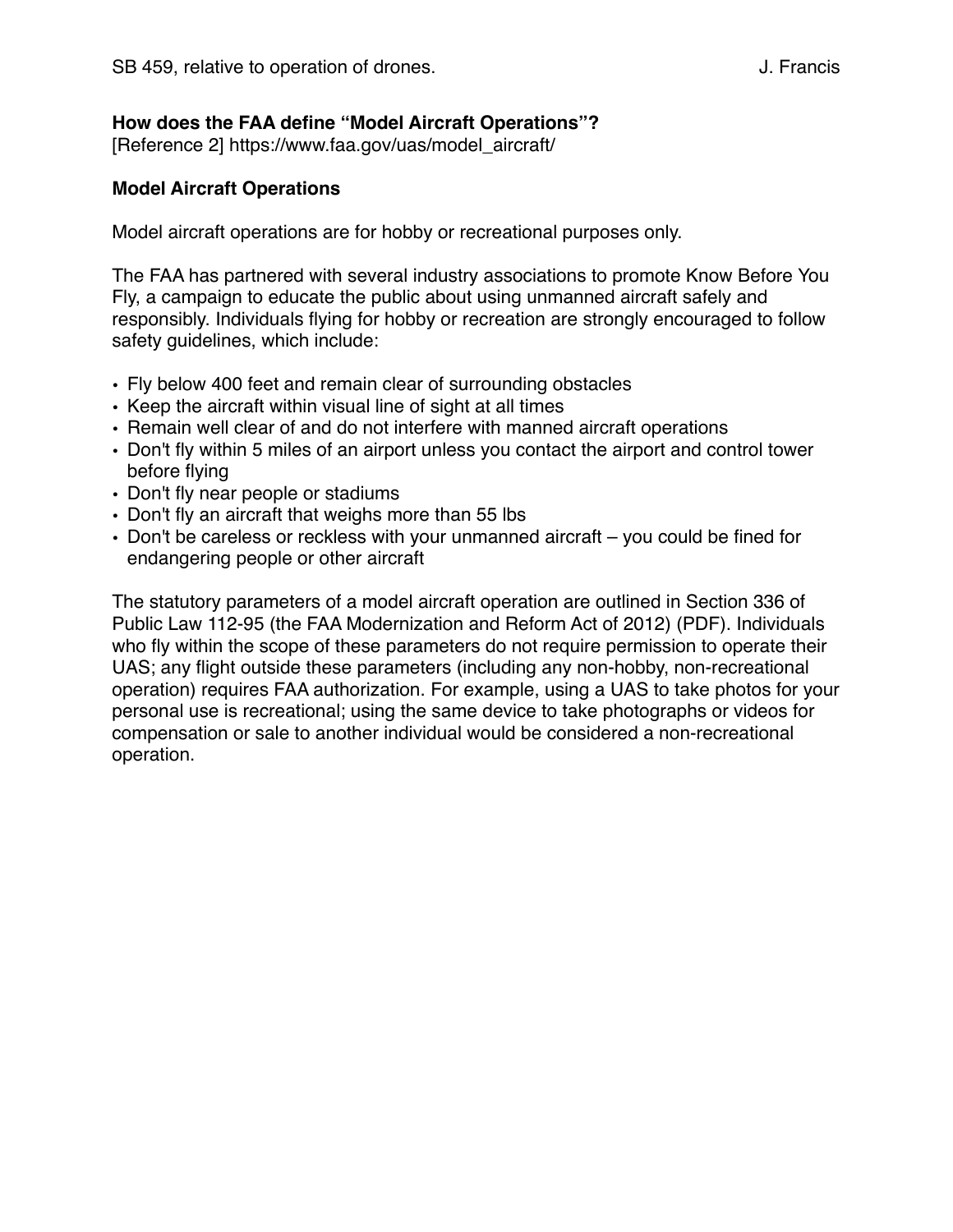### **What are the current FAA registration requirements?**

[Reference 3] http://www.faa.gov/uas/registration/

#### **Unmanned Aircraft Systems (UAS) Registration**

Effective December 21, 2015, anyone who owns a small unmanned aircraft of a certain weight must register with the Federal Aviation Administration's Unmanned Aircraft System (UAS) registry before they fly outdoors. People who previously operated their UAS must register by February 19, 2016. People who do not register could face civil and criminal penalties.

#### **Who must register a UAS?**

The owner must be:

- 13 years of age or older. (If the owner is less than 13 years of age, a person 13 years of age or older must register the small unmanned aircraft.)
- A U.S. citizen or legal permanent resident.

#### **Which unmanned aircraft do I have to register?**

Owners must register their UAS online if it meets the following guidelines:

• Weighs more than 0.55 lbs. (250 g) and less than 55 lbs. (25 kg). Unmanned Aircraft weighing more than 55 lbs. cannot use this registration process and must register using the Aircraft Registry process.